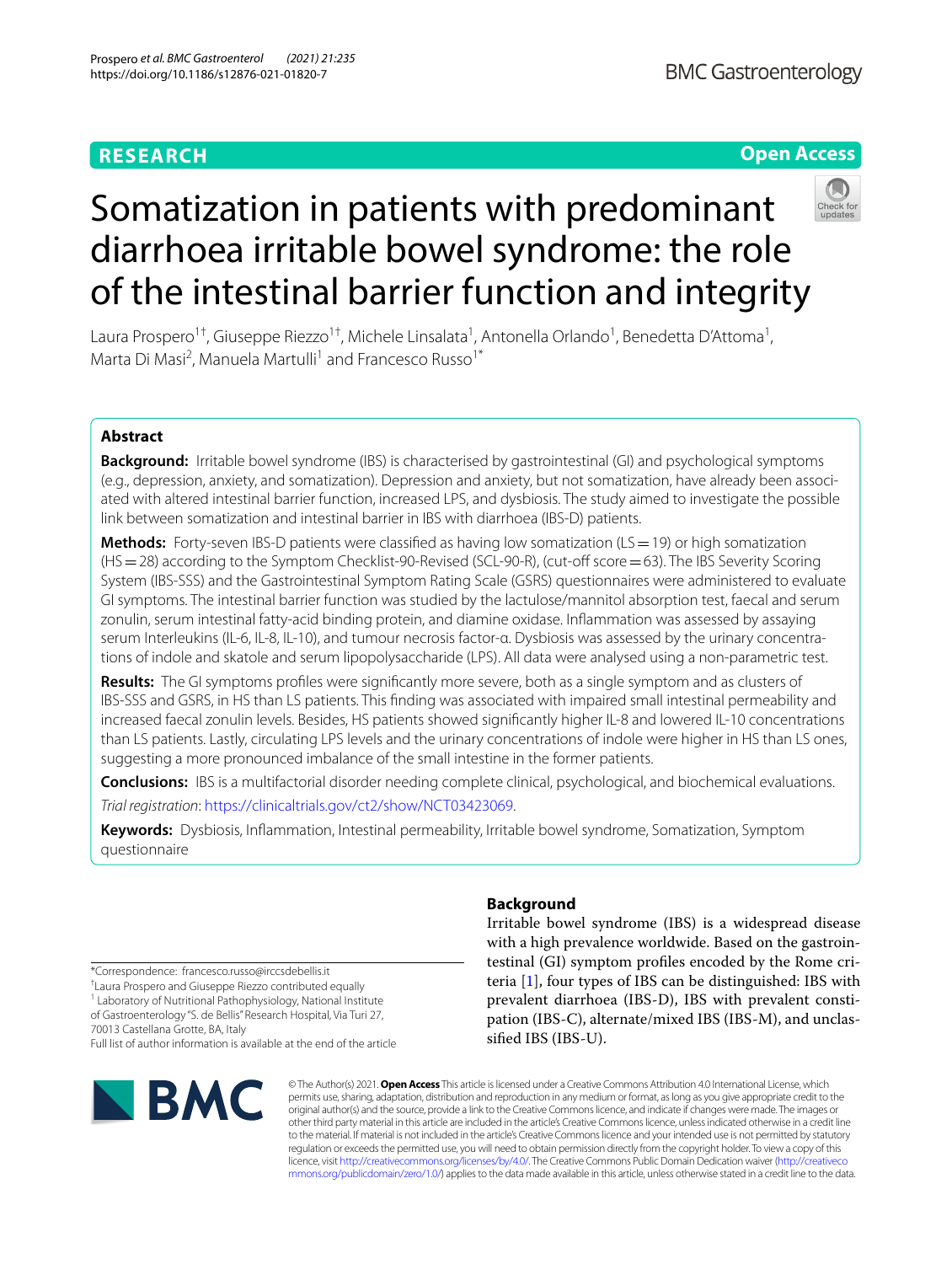Apart from GI symptoms, IBS patients may sufer from depression and anxiety [\[2](#page-8-1)]. At the same time, these psychological disorders, together with stress, are positively correlated with IBS symptoms [[3\]](#page-8-2). In this regard, IBS is considered a functional somatic syndrome as it is mainly characterised by subjective symptoms, sufering, and disability [\[4](#page-8-3)]. So, it is now suggested that a correct IBS management should consider both GI symptoms and the psychological profle [\[5](#page-8-4)].

The term somatization refers to "a tendency to experience and communicate psychological distress in the form of somatic symptoms seeking medical help for them" [\[6](#page-8-5)]. IBS patients score higher on somatization than healthy controls [[7\]](#page-8-6), but lower than patients with somatoform disorders [\[8\]](#page-8-7). To a certain extent, somatization could be considered more representative than other indicators of how psychological disorders can generate or exacerbate IBS symptoms [[9,](#page-8-8) [10](#page-8-9)]. Somatization disorder and somatoform disorders are currently merged under the defnition of somatic symptom disorder  $(SSD)$  [\[11\]](#page-8-10). The SSD and the functional GI diseases mostly coexist [\[12](#page-8-11)], ranging from 15 to 48% in IBS patients  $[13, 14]$  $[13, 14]$  $[13, 14]$ . This evidence is of particular interest considering the close relationship between pain and somatization in patients with functional diseases  $[15]$ , including those with IBS  $[16]$  $[16]$ .

In recent years, the pathophysiology of IBS-D has proven to be tightly linked to alterations of the small intestinal permeability (s-IP) and the associated "minimal inflammation"  $[17]$ . The dysfunctional intestinal barrier, mainly in the upper gut, could be the origin or consequence of persistent low-grade immune activation in IBS and infammatory bowel disease (IBD) [[18\]](#page-8-17). Increased biomarkers of the intestinal barrier integrity associated with increased lipopolysaccharide (LPS) and dysbiosis have been already demonstrated in patients with anxiety or depression [[19\]](#page-8-18) but little information, if any, is available about the relationship between somatization and intestinal permeability in IBS-D.

As a biochemical counterpart, circulating concentrations of GI peptides, markers of the serotonin pathways [[20,](#page-8-19) [21](#page-8-20)], infammatory interleukins (IL), i.e. IL-6, IL-10, tumour necrosis factor (TNF)-α, LPS  $[22-24]$  $[22-24]$  $[22-24]$ , along with stress markers [\[25,](#page-8-23) [26](#page-8-24)] have been demonstrated to be higher in IBS patients than normal subjects. Our group has already published data illustrating the state of health of the intestinal barrier in IBS-D patients compared to healthy controls [[27\]](#page-8-25); thus, the present study aimed to verify whether somatization could be associated to the intestinal permeability as well as other biochemical determinants related to the intestinal barrier function. In this framework, IBS-D patients were enrolled to (a) assess the somatization levels identifed administering the Symptom Checklist-90-Revised— (SCL-90-R); (b) investigate the GI symptom profle (by administering the IBS Severity Scoring System—IBS-SSS and the Gastrointestinal Symptom Rating Scale—GSRS); (c) study the role of the intestinal barrier by evaluating: the urinary Lactulose/Mannitol (La/Ma) ratio as markers of s-IP, the urinary sucrose (Su) as a marker of gastroduodenal permeability, and the biomarkers of GI barrier function and integrity (serum and faecal zonulin, serum intestinal fatty-acid binding protein—I-FABP, and serum diamine oxidase-DAO). The pro-inflammatory IL-6 and IL-8and anti-infammatory IL-10 were also assessed. Additionally, LPS and the urinary indole and skatole as markers of intestinal dysbiosis were evaluated.

# **Methods**

# **Patient recruitment**

Patients sufering from IBS-D according to Rome IV criteria [[1\]](#page-8-0) were recruited from January 2018 to May 2020 from among the outpatients of the National Institute of Gastroenterology "S. de Bellis" Research Hospital, Castellana Grotte (Bari), Italy.

All patients completed validated psychological and symptom questionnaires (see below). They underwent a physical examination, a blood withdrawal (for whole blood count, liver function tests, C-reactive protein, thyroid function test), stool culture, stool examination for parasites, faecal occult blood test. The availability of a recent gastroscopy and colonoscopy to avoid the enrolment of patients with organic diseases was also requested.

The inclusion criteria were as follows: (a) age more than 18 years; (b) a symptom profle resembling IBS-D (with active symptoms for at least two weeks) and a stool pattern as described by Schmulson et al*.* [\[28](#page-8-26)]; (c) a minimum average of 3.0 on the seven-point Likert scale of the GSRS composite symptom [[29\]](#page-8-27); (d) a diet without any restriction on eating and drinking (in particular, no previous period of gluten-free diet before examination). Age, body mass index (BMI), alcohol intake, smoking, and medication use were checked to obtain a homogeneous group of IBS-D.

Exclusion criteria included: pregnancy, constipation, giardiasis, post-infectious IBS, hepatic, renal, or cardiovascular disease, metabolic and endocrine disorders, a history of SSRIs and other antidepressant therapy, fever, intense physical activity, previous abdominal surgery, a history of malignancy, secondary causes of intestinal atrophy, no consumption of drugs for treating IBS in the last two weeks before evaluation, antibiotic therapy or probiotic agents, and other drugs known to cause abdominal pain. For excluding celiac disease, a combination of tissue transglutaminase (tTG) and anti-endomysium (EMA) antibodies was used. Additionally, only the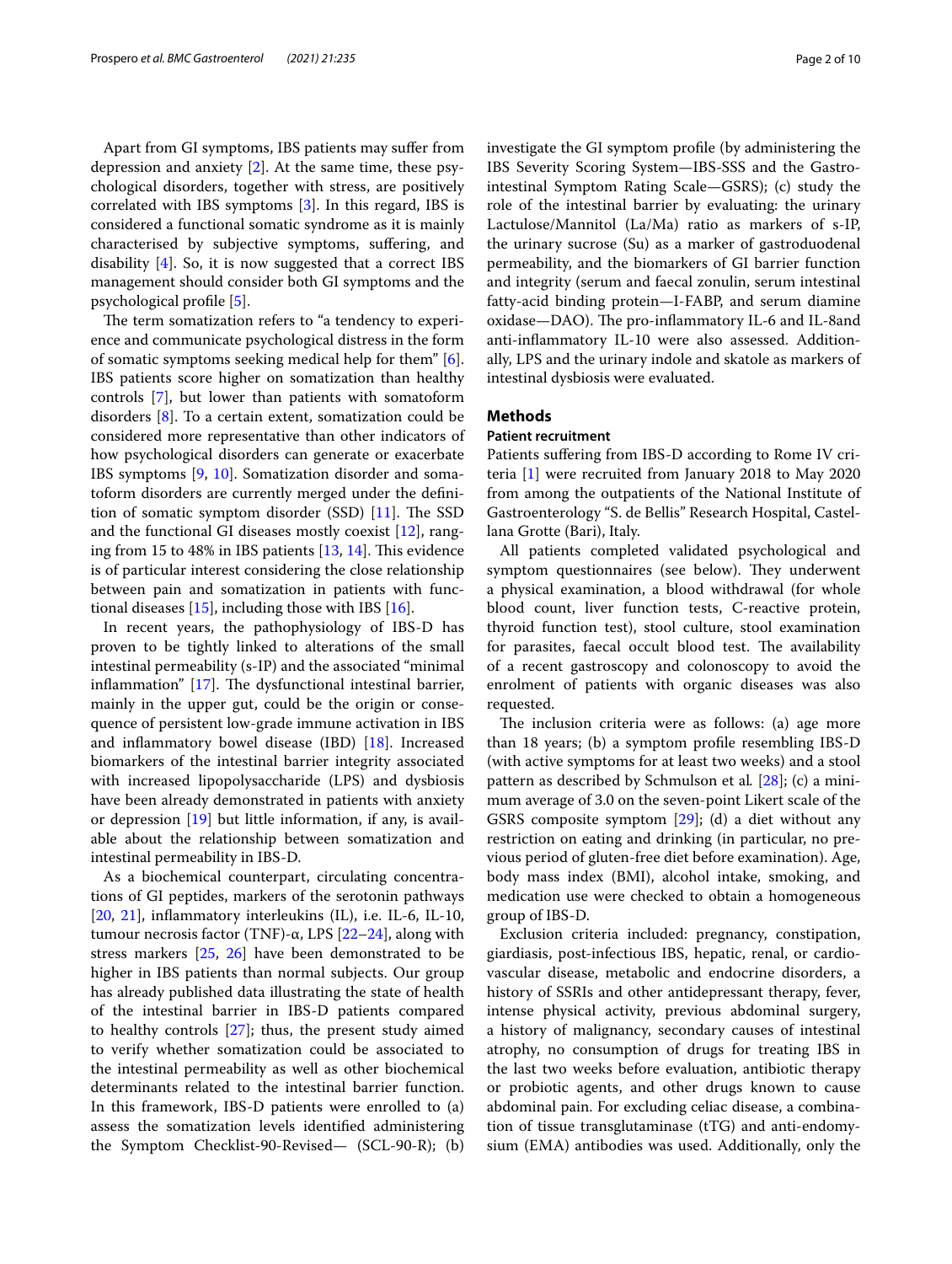HLA-DQ2/HLADQ8-negative/negative IBS-D patients were recruited in this study to avoid the possible presence of gluten-sensitive diarrhoea without celiac disease that has been observed in IBS patients positive for HLA-DQ2 or HLA-DQ8 [[30\]](#page-8-28).

Healthy individuals were recruited from among the administrative staf of our institute and the students attending the Nurse School of the University of Bari as controls (HC). They denied having dyspepsia or other GI diseases, metabolic, endocrine, or immunological diseases and did not take any medication. Information on the health status of participants was obtained by an interview on the current diet, lifestyle, medical history, and, lastly, by physical examination. As criteria of admission, EMA and tTG had to be negative. Besides, blood glucose, HbA1c, lipid profle, and blood pressure had to be within the normal range of values. The absence of major psychiatric disorders, cancer, and pregnancy were also inclusion criteria.

Female patients/HC were examined during the follicular phase of the menstrual cycle. All the subjects were compliant and were willing to participate in the study. Informed consent was obtained from all the participants for blood testing and clinical data collection.

This study was part of a research project approved by the local Scientifc and Ethics Committee of IRCCS "Saverio de Bellis", Castellana Grotte, Bari, Italy, and it was registered on clinicaltrials.gov ([https://clinicaltrials.](https://clinicaltrials.gov/ct2/show/NCT03423069) [gov/ct2/show/NCT03423069](https://clinicaltrials.gov/ct2/show/NCT03423069)).

The research project has been performed in accordance with the ethical standards as laid down in the 1964 Declaration of Helsinki and its later amendments or comparable ethics.

# **Psychological questionnaire** *Symptom checklist‑90‑Revised (SCL‑90‑R)*

The Symptom Checklist-90- Revised (SCL-90-R) is one of the best known and most used self-report measures in the psychopathological feld [[31\]](#page-8-29). SCL-90-R evaluates a broad spectrum of psychopathological symptoms, namely nine primary symptom dimensions and three global indices. We have considered only the Global Severity Index (GSI), the best indicator of the current intensity of psychic distress perceived by the subject. The raw scores were transformed into T scores, and the T scores equal to or above 63 were considered indicative of clinically signifcant symptomatology [[32,](#page-8-30) [33\]](#page-8-31).

# **Symptom assessment**

# *IBS severity scoring system (IBS‑SSS)*

The symptom profile was investigated by administering a validated GI symptoms questionnaire, the IBS-SSS [[34,](#page-8-32) [35](#page-9-0)]. IBS-SSS is a five-item questionnaire measuring

frequency and intensity of abdominal pain, the severity of abdominal distension, dissatisfaction with bowel habits, and the interference of IBS with daily life, scoring from 0 to 500. We applied the widely used cut-off of IBS-SSS scores to evaluate the severity of IBS:<175 for mild IBS, 175‐300 for moderate IBS, and>300 for severe IBS.

# *Gastrointestinal symptom rating scale (GSRS)*

GSRS is a validated GI questionnaire that utilises a 7-level Likert scale (1–7), based on the intensity and frequency of GI symptoms experienced during the previous seven days. A higher score represents the main symptoms complained about by the patients. The 7-level scores were then merged to obtain a four-level score of intensity/ frequency: absent, mild, moderate, and severe. The combination scores among the GSRS items identifed four clusters: (a) "Abdominal pain syndrome" collects abdominal pain, gastric hunger pain, and nausea scores; (b) "Dyspepsia syndrome" collects halitosis, heartburn, and regurgitation scores; (c) "Indigestion syndrome" collects abdominal distension, borborygmi, burping, and fatulence scores; (d) "Diarrhoea syndrome" collects increased frequency of evacuation, loose stools, and urgent need to defecate scores [[36](#page-9-1)].

#### **Sugar absorption test**

All the participants in the study underwent s-IP evaluation by sugar absorption test after fasting overnight. Pre-test urine was collected in our laboratory to check for the possible presence of endogenous sugars. Then subjects drank a sugar test solution containing 10 g of lactulose, 5 g of mannitol, and 40 g of sucrose in a volume of 100 ml. Urine samples were collected up to 5 h after administration. A 1-ml volume of 20% (w/v) chlorohexidine was added to each collection as a preservative regardless of the final volumes. The total urine volumes from individuals were measured and recorded. After thoroughly mixing, a portion of 2 ml was taken and stored at −80 °C until analysed. The detection and measurement of the three sugar probes, La, Ma, and Su, in urine were performed by chromatographic analysis, as described previously by our group [[37\]](#page-9-2). In brief, high-performance anion-exchange chromatography coupled with pulsed amperometric detection was performed on a Dionex Model ICS-5000 with a gold working electrode and a 25 μl peek sample loop (Dionex Corp., Sunnyvale. California, USA). The carbohydrate separation was performed using a Carbopac PA-10 pellicular anion-exchange resin connected to a Carbopac PA-10 guard column (Thermofisher Scientific, Waltham, Massachusetts, USA) at 30  $°C$ . The samples were eluted with 50 mmol/l NaOH at a 1 ml/min flow rate. The percentage of ingested La (%La), Ma (%Ma), and Su (%Su) were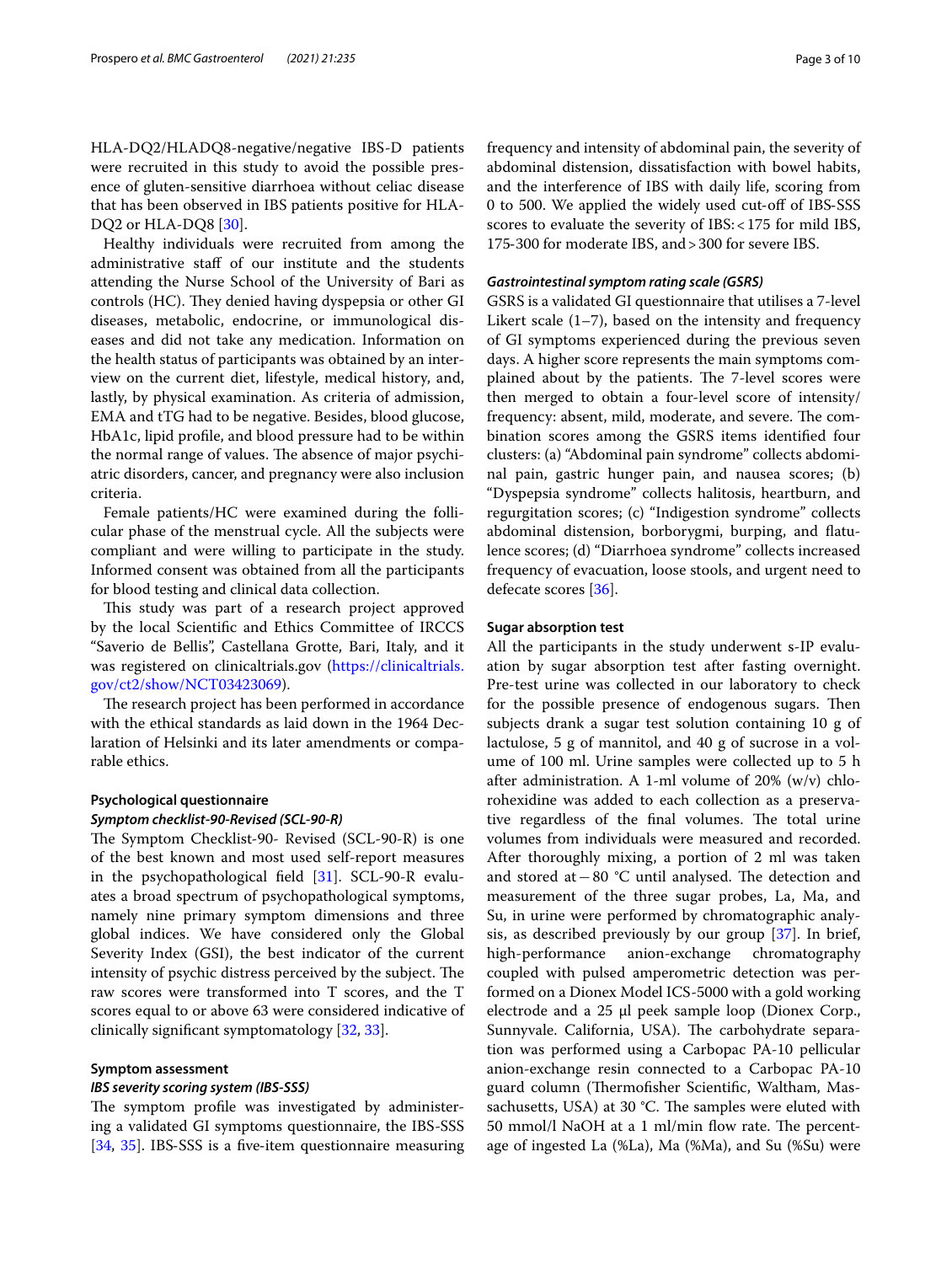evaluated in urine, and the La/Ma ratio was calculated for each sample. Patients with a La/Ma ratio higher than 0.030 were considered as having an altered s-IP [[27](#page-8-25)].

# **Biochemical analyses**

The blind coded samples of a whole blood sample were taken from each IBS-D patient, after 12 h of fasting, by venous puncture. Blood samples were collected in vacutainer tubes containing ethylene–diamine–tetra-acetic acid (EDTA-K2) anticoagulant. EDTA tubes were centrifuged at  $2000 \times g$  for 15 min, and blood samples were stored at−20 °C until the assay was performed. Raw stool samples from the IBS-D patients were frozen and stored at−80 °C within 12 h after the sampling. Before the laboratory analysis, stool samples were thawed, and mechanical homogenisation was performed using an inoculation loop. The faecal sample preparation kit (Immunodiagnostik AG, Bensheim, Germany) to prepare faecal eluates was used.

Serum and faecal zonulin were assayed by an enzymelinked immunosorbent assay (ELISA) kit (Immunodiagnostik AG, Bensheim, Germany). Serum concentrations of I-FABP and DAO were evaluated by ELISA (Thermo Fisher Scientifc, Waltham, Massachusetts and Cloud-Clone Corp, Houston, TX, USA, respectively).

Serum concentrations of IL-6, IL-8, IL-10, and TNF-α were measured using commercially available ELISA kits (BD Biosciences, Milan, Italy). LPS was assayed using an ELISA kit by Cloud-Clone Corp (Katy, TX, USA).

# **Indole and Skatole evaluation**

All patients collected a sample of urine in the morning. A standard colorimetric assay kit (Indican Assay Kit, ABNova Corporation, Taipei, Taiwan) was used according to the manufacturer's procedures for urinary indole determination. The detection and measurement of skatole in urine were performed by the 3-methylindole kit (Eureka Lab Division, Chiaravalle, AN, Italy) on a Thermo Scientifc model Dionex high-performance liquid chromatography (HPLC) system consisting of an UltiMate 3000 pump and a Rheodyne injector with a 20-µL loop (Sunnyvale, CA, USA). Samples, calibrators, and quality controls were prepared according to the manufacturer's instructions. In detail,  $950 \mu L$  of buffer reagent and  $20 \mu L$ of the internal standard were added to  $50 \mu L$  of a urinary sample. After vortexing,  $20 \mu L$  of urine samples were injected into the HPLC system. A Poroshell 120 EC-C18 column (2.7 µm.  $50 \times 4.6$  mm; Agilent, Santa Clara, CA, USA) and a mobile phase flow rate of 1.0 ml/min were used for the skatole separation. The sample run was 15 min, and spectrofuorimetric detector wavelengths were set at 280 nm (excitation) and 360 nm (emission). Urinary indole and skatole values higher than 20 mg/l and 20 ng/l are considered indices of fermentative and putrefactive dysbiosis, respectively [\[38](#page-9-3)].

# **Statistical analysis**

All results are expressed as mean $\pm$ SD and median and range for continuous or discrete variables, respectively. To avoid the assumption of the normal distribution, the Mann–Whitney rank-sum test was used to assess diferences between the groups. Chi-square/Fisher's exact test was used to compare dichotomous variables. A specifc statistical package for exact non-parametric inference (2005 Stata Statistical Software Release 9; Stata Corp., College Station, TX, USA) was used. All the diferences were considered signifcant at a 5% level.

# **Results**

# **Study group description**

Figure [1](#page-3-0) shows the flow chart of the number of patients. Forty-seven IBS-D patients (9 men and 38 women; mean  $age = 42.8 \pm 10.3$  yrs.; BMI = 24.8  $\pm$  4.6) and 19 HC subjects (1 man and 18 women; mean age =  $32.5 \pm 14.1$  yrs.;  $BMI = 24.5 \pm 6.1$ ) completed the study. The difference between the mean ages of IBS and HC was statistically significant  $(P=0.004)$  since the HC group consisted mostly of young subjects who guaranteed a lower probability of somatization.

Table [1](#page-4-0) describes the psychological profle of IBS-D patients and HC that participated in the study. As expected, there is evidence of higher levels of depression, anxiety and somatization in IBS-D patients than in HC.

<span id="page-3-0"></span>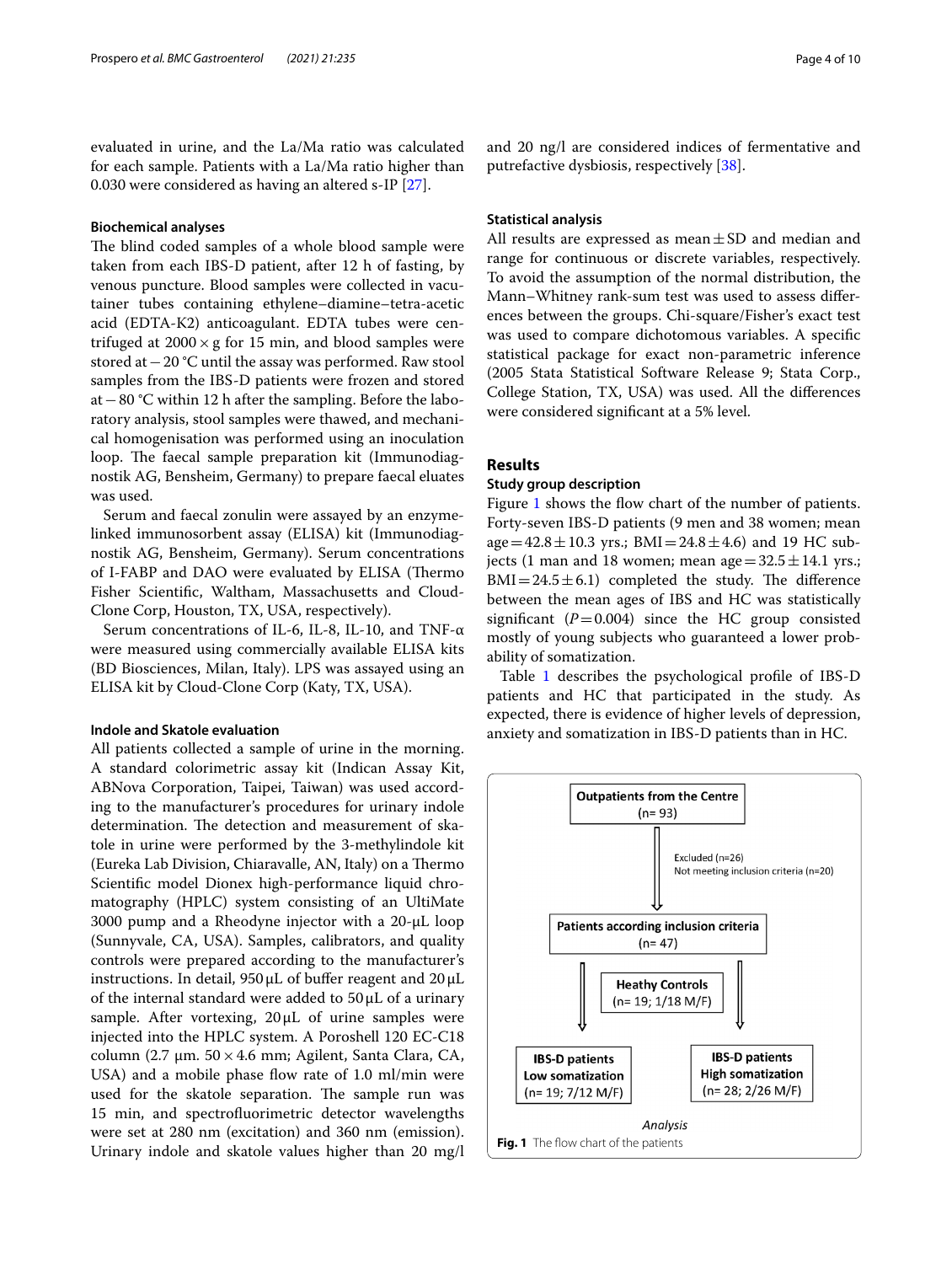<span id="page-4-0"></span>**Table 1** Mean scores of SCL-90 R domains in subject with and without IBS-D

|                           | <b>IBS-D</b><br>$(n=47)$ | НC<br>$(n=19)$    | P       |
|---------------------------|--------------------------|-------------------|---------|
|                           |                          |                   |         |
| Global Severity Index     | $66.66 + 21.59$          | $49.42 \pm 11.88$ | 0.002   |
| Somatization              | $68.19 \pm 17.88$        | $49.31 + 9.51$    | < 0.001 |
| Obsessive-compulsive      | $62.48 + 19.43$          | $53.05 \pm 14.10$ | 0.06    |
| Interpersonal sensitivity | $58.19 + 18.85$          | $51.05 \pm 10.68$ | 0.23    |
| Depression                | $65.72 + 21.57$          | $49.57 \pm 10.38$ | 0.004   |
| Anxiety                   | $64.31 + 21.98$          | $47.10 \pm 10.56$ | 0.001   |
| Hostility                 | $55.85 + 12.98$          | $47.89 + 5.97$    | 0.02    |
| Phobic anxiety            | $56.76 \pm 20.23$        | $50.63 + 9.83$    | 0.38    |
| Paranoid ideation         | $56.76 + 20.23$          | $50.63 + 9.83$    | 0.18    |
| Psychoticism              | $60.21 + 20.82$          | $50.21 \pm 13.42$ | 0.05    |

Data are expressed as means±SD. *P*-Value was determined by Mann–Whitney test rank-sum test; diferences were considered signifcant at *P* <0.05. IBS-D, Irritable bowel syndrome with diarrhoea; HC, Healthy controls

Grouping the IBS-D patients according to somatization level, 19 IBS-D patients (7 men and 12 women; mean age =  $41.84 \pm 10.13$  yrs., BMI 25.17  $\pm 4.07$ ) had low somatization level (LS subgroup), whereas 28 IBS-D patients (2 men and 26 women; mean age  $=43.39 \pm 10.67$  yrs.; BMI 25.07 $\pm$ 5.06) had high somatization level (HS subgroup). No diference was reported regarding the anthropometric characteristic between the two groups.

# **GI symptom profle**

As for the GI symptom profle, the total IBS-SSS score was similar in the two groups, while the individual items "Abdominal pain severity"  $(P=0.04)$  and "Abdominal" pain duration"  $(P=0.03)$  were significantly higher in the HS subgroup (Table [2](#page-4-1)).

Regarding the GSRS questionnaire, the symptom scores were signifcantly higher in the HS subgroup than in the LS one. In particular, the GSRS clusters "Abdominal pain syndrome" and "Indigestion syndrome" were signifcantly

<span id="page-4-1"></span>**Table 2** Item scores of IBS-SSS in IBS-D patients with low (LS) and high scores (HS) of somatization

| LS<br>$(n=19)$    | нs<br>$(n=28)$    | Ρ    |
|-------------------|-------------------|------|
| $38.68 \pm 23.85$ | $53.03 \pm 22.74$ | 0.03 |
| $33.15 + 28.09$   | $50.71 + 27.47$   | 0.03 |
| $53.31 \pm 27.12$ | $58.14 \pm 19.63$ | 0.54 |
| $70.10 \pm 20.78$ | $65.85 + 23.99$   | 0.73 |
| $60.00 + 20.27$   | $57.89 + 23.12$   | 0.88 |
| $255.26 + 78.11$  | $785.64 + 85.90$  | 0.16 |
|                   |                   |      |

Data are expressed as means±SD. *P*-Value was determined by Mann–Whitney test rank-sum test; diferences were considered signifcant at *P*<0.05. LS, Low somatization level; cut-off score < 63; HS, High somatization level; cut-off score > 63

higher in the HS patients. The individual items of the GSRS questionnaire, i.e. "Abdominal pain" (*P*<0.001), "Borborygmus"  $(P=0.02)$  and "Abdominal distension"  $(P=0.03)$  were significantly higher in the HS subgroup, while the items relating to the bowel habit did not show any signifcant diferences between the two subgroups (Tables [3](#page-4-2) and [4](#page-5-0)).

# **The small intestinal permeability (s‑IP)**

The s-IP in IBS-D patients categorised according to the somatization levels is reported in Fig. [2.](#page-6-0) Significantly higher percentages of lactulose urinary excretion were expressed in the HS subgroup compared to LS one  $(0.52 \pm 0.088 \text{ vs } 0.30 \pm 0.057, P=0.036)$ . By opposite, the urinary percentages of mannitol were similar in the two subgroups  $(14 \pm 0.81 \text{ vs } 14 \pm 0.58; P=0.68)$ . Consequently, the La/Ma ratio was signifcantly higher in the HS patients than LS ones  $(0.038 \pm 0.03 \text{ vs } 0.024 \pm 0.022;$  $P=0.036$ ). As for the gastroduodenal permeability, the sucrose excretion in urine was not signifcantly diferent between the two subgroups, although a higher percentage of excretion was reported in the HS compared to LS  $(0.30 \pm 0.39 \text{ vs } 0.16 \pm 0.13; P=0.99)$ . Noteworthy, in the subgroup of HS patients, 16 out of 28 patients (57%) showed altered intestinal permeability (La/Ma>0.030), whereas 3 out of the 19 LS patients (15.8%) had an alteration in the intestinal permeability at the sugar absorption test. The difference was significant at the Fisher exact test  $(P=0.006)$ .

# **The markers of the intestinal barrier function and integrity and the indices of infammation**

The markers of intestinal barrier function and integrity (faecal and serum zonulin, I-FABP, and DAO) together with the indices of infammation (IL-6, IL-8, IL-10, and TNF $α$ ) are reported in Table [5](#page-6-1). Faecal zonulin concentrations

<span id="page-4-2"></span>**Table 3** Scale scores of GSRS in IBS-D patients with low (LS) and high scores (HS) of somatization (Subscale of SCL-90-R)

|                            | LS<br>$(n=19)$      | нs<br>$(n=28)$      | Ρ     |
|----------------------------|---------------------|---------------------|-------|
| Clusters                   |                     |                     |       |
| Abdominal pain<br>syndrome | 5.00 [3.00-8.00]    | 7.00 [4.00-9.27]    | 0.003 |
| Dyspepsia syndrome         | 6.00 [3.00-9.95]    | 6.00 [3.40-9.60]    | 0.85  |
| Indigestion syndrome       | 10.00 [4.00-12.00]  | 10.25 [8.00-14.55]  | 0.04  |
| Diarrhoea syndrome         | 6.00 [4.00-9.00]    | 7.00 [5.00-9.50]    | 0.38  |
| Total score                | 33.00 [18.00-38.00] | 36.50 [27.90-44.55] | 0.01  |
|                            |                     |                     |       |

Data are expressed as Medians and Range. *P*-Value was determined by Mann– Whitney test rank-sum test; diferences were considered signifcant at *P*<0.05. LS, Low somatization level; cut-off score < 63. HS, High somatization level; cut-off score > 63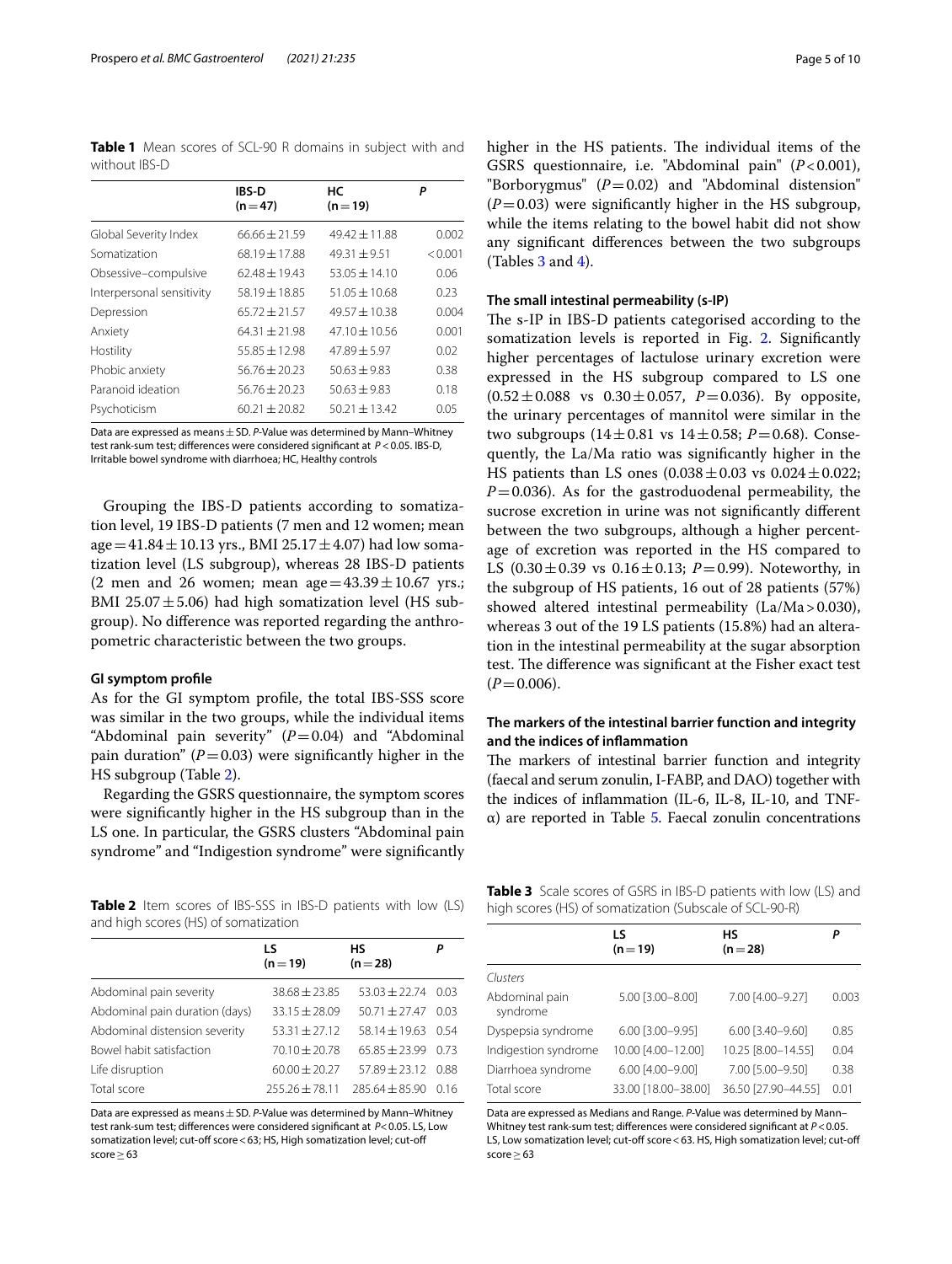<span id="page-5-0"></span>

| <b>Table 4</b> Item scores of GSRS in IBS-D patients with low (LS) and high scores (HS) of somatization |  |
|---------------------------------------------------------------------------------------------------------|--|
|---------------------------------------------------------------------------------------------------------|--|

|                                      | LS.                    | <b>HS</b>           | P       |
|--------------------------------------|------------------------|---------------------|---------|
|                                      | $(n=19)$               | $(n=28)$            |         |
| Single items                         |                        |                     |         |
| <b>Halitosis</b>                     | 2.00 [1.00-4.00]       | 2.00 [1.00-4.00]    | 0.60    |
| Abdominal pain                       | 2.00 [1.00-3.00]       | 3.00 [2.00-3.77]    | < 0.001 |
| Heartburn                            | 1.00 [1.00-3.00]       | 2.00 [1.00-3.55]    | 0.37    |
| Acid regurgitation                   | 2.00 [1.00-3.00]       | 2.00 [1.00-3.55]    | 0.08    |
| Sucking sensation in the epigastrium | 2.00 [1.00-3.00]       | 2.00 [1.00-3.55]    | 0.20    |
| Nausea and vomiting                  | 1.00 [1.00-3.00]       | 1.75 [1.00-3.00]    | 0.14    |
| Borborygmus                          | 2.00 [1.00-3.00]       | 3.00 [2.00-4.00]    | 0.02    |
| Abdominal distension                 | 3.00 [1.00-4.00]       | 3.00 [2.00-4.00]    | 0.03    |
| Eructation                           | 2.00 [1.00-3.00]       | 2.00 [1.00-4.00]    | 0.87    |
| Increased flatus                     | 3.00 [1.00-3.00]       | 3.00 [2.00-4.00]    | 0.14    |
| Decreased passage of stools          | 1.00[1.00-4.00]        | 1.00 [1.00-4.00]    | 0.51    |
| Increased passage of stools          | 2.00 [1.00-3.00]       | 2.00 [1.00-3.00]    | 0.97    |
| Loose stools                         | 2.00 [1.00-3.00]       | 2.00 [1.45-3.77]    | 0.42    |
| Hard stools                          | $1.00$ $[1.00 - 2.00]$ | 1.00 [1.00-4.00]    | 0.05    |
| Urgent need for defecation           | 2.00 [1.00-3.00]       | $3.00[1.45 - 3.55]$ | 0.30    |
| Feeling of incomplete evacuation     | 2.00 [1.00-3.00]       | 2.50 [1.00-4.00]    | 0.12    |
|                                      |                        |                     |         |

Data are expressed as Medians and Range. *P*-Value was determined by Mann–Whitney rank-sum test; diferences were considered signifcant at *P* <0.05. LS, Low somatization level; cut-off score < 63. HS, High somatization level; cut-off score  $\geq$  63

were signifcantly higher in the HS group than the LS one  $(P=0.035)$ , while serum zonulin did not. Regarding the infammation indices, the pro-infammatory IL-8 levels were significantly higher  $(P=0.007)$ , and the anti-inflammatory IL-10 concentrations were significantly  $(P=0.02)$ lower in the HS patients than LS ones.

# **The markers of intestinal dysbiosis and bacterial translocation**

All the IBS-D patients showed indole concentrations higher than the cut-off level  $\left($  < 20 mg/l), signifying the presence of a fermentative dysbiosis. Besides, when the patients were categorised according to somatization levels, a significant difference  $(P=0.02)$  in the indole concentrations was observed between LS patients  $(51.56 \pm 31.96 \text{ mg/l})$  and HS ones  $(81.53 \pm 46.13 \text{ mg/l})$ .

On the contrary, the skatole concentrations in urine were within the limit of the normal range (below  $20 \mu l/l$ ) in both the LS and HS groups  $(7.46 \pm 8.54 \text{ µg/L vs.})$  $11.00 \pm 10.51$   $\mu$ g/L; *P* = 0.25), suggesting the absence of putrefactive dysbiosis in IBS-D patients, irrespective of somatization.

Finally, the LPS concentrations were signifcantly  $(P=0.04)$  higher  $(0.05\pm0.01$  ng/ml vs  $0.03\pm0.01$  ng/ml) in the HS than the LS group, suggesting an increased passage of microbial components in the former group.

# **Discussion**

The present results confirm the close relationship between IBS symptoms profle, psychological disorders, and alterations in the intestinal barrier's integrity and function. In the IBS-D patients with HS, the GI symptoms were signifcantly more severe, both as a single symptom and as a cluster. This finding was associated with impaired intestinal permeability, infammation, and dysbiosis in the small intestine.

To analyse the psychological profle of IBS patients, the SCL-90-R was administered. IBS-D patients showed scores higher than the cut-off in GSI, somatization, depression, and anxiety compared to HC [\[32](#page-8-30), [33](#page-8-31)]. Overall, these fndings agree with data in the literature about the participation of emotional and psychological aspects in IBS-D patients.

There is still an open debate on the pathophysiological basis of IBS, and a double aetiology, biological and psychological, has been proposed.

In a recent paper by Soncini et al. [[39\]](#page-9-4) aimed at describing new diagnostic tools and treatments for IBS patients by Italian gastroenterologists, the authors underlined the importance of quality of life and psychological involvement as factors able to afect the symptom severity and the possible use of psychotherapy for management of the disease.

Another study on a large cohort of Italian IBS patients analysed the multifactorial pathophysiology of IBS [\[40](#page-9-5)], reporting a high rate of psychiatric comorbidities in these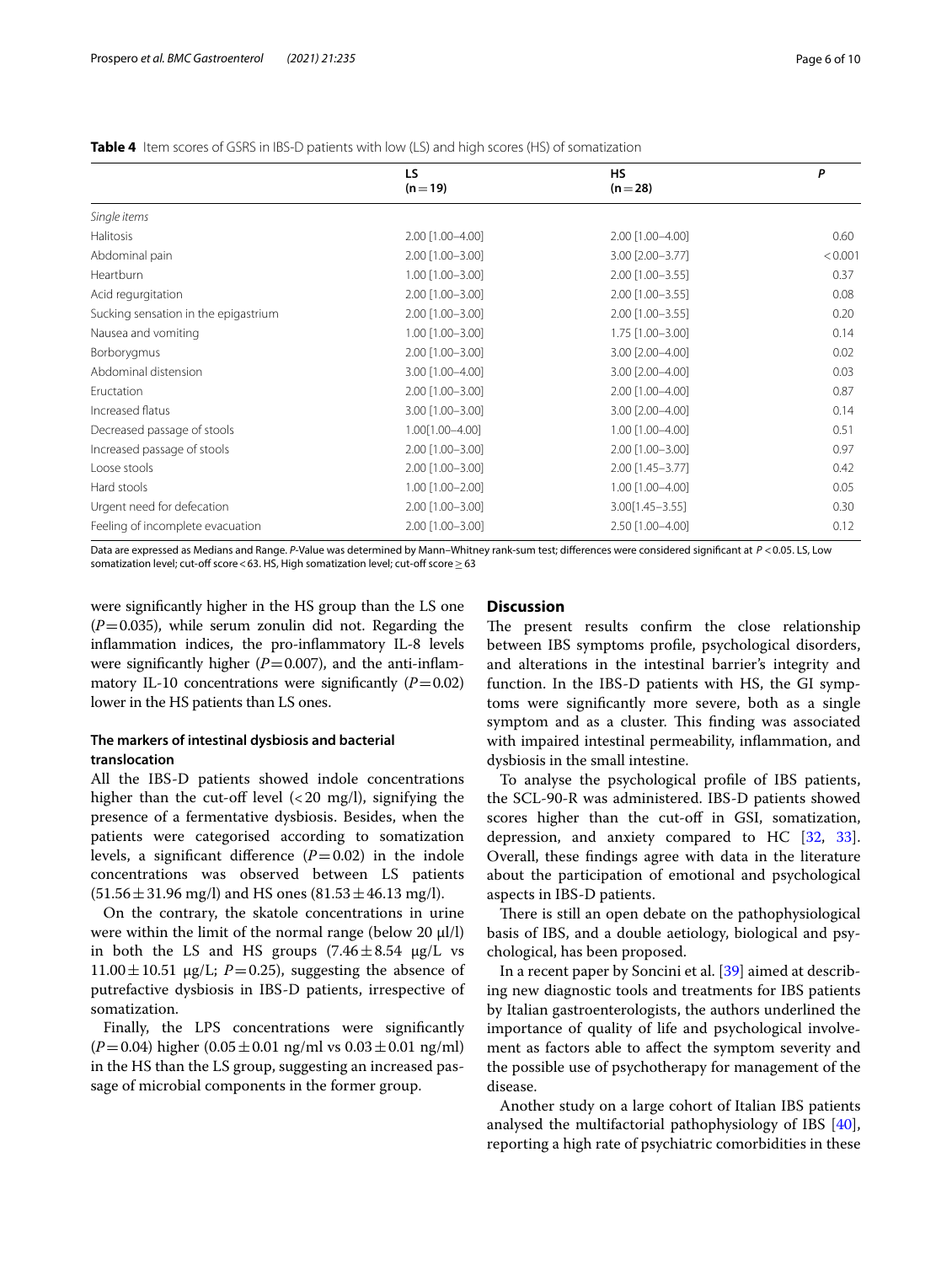individuals. The authors found that one-third of their patients had a diagnosis of mental disorder. Compared to this report, our patients did not sufer from psychiatric comorbidities, even if approximately 60% of them showed high levels of somatization.

Based on the concept of the amplifcation of the gut's sensation due to somatization, it has been postulated that IBS patients and, more in general, patients with functional GI disorders and a high level of somatization may show a more severe symptom profle than patients without somatization. In particular, more intense and frequent regurgitation, bloating and abdominal pain, discomfort, and distension were shown by these patients [[15,](#page-8-14) [41](#page-9-6)]. Consistent with this evidence, in our cohort of patients, the IBS-SSS and GSRS scores were signifcantly different between HS and LS subgroups. The items of the IBS-SSS questionnaire "Abdominal pain severity" and "Abdominal pain duration", and the single items of the GSRS questionnaire "Abdominal pain", "Abdominal distension", and "Borborygmus" were signifcantly higher in HS than LS patients. The "Abdominal pain syndrome"



and "Indigestion syndrome " clusters were also signifcantly higher in HS than LS groups. In contrast, bowel habit items were not signifcantly diferent between the two groups.

These findings derive from validated questionnaires generally used to evaluate the symptom profle of IBS patients. The IBS-SSS and the GSRS were administered to the IBS-D patients of our study, as the former focuses only on abdominal pain and distension, whist the GSRS evaluates a broader range of GI symptoms [[29,](#page-8-27) [34](#page-8-32)].

Overall, these data highlight how high somatization can negatively afect several GI symptoms in IBS-D, confrming once more the need for a psychological evaluation and management of these patients to obtain an adequate diagnostic and therapeutic framework.

Like other psychiatric and functional disorders, somatization lacks biological markers being diagnosed on subjectively reported symptoms by administering multiple psychological questionnaires. However, there is a close relationship between "leaky gut", intestinal infammation, and dysbiosis involving the "brain-gut-microbiota" axis or the bidirectional communication between the enteric nervous system and the central nervous system [\[42](#page-9-7)].

As already reported in previous papers [[19,](#page-8-18) [27](#page-8-25), [36](#page-9-1)], alterations in the intestinal barrier can be associated with an altered psychological profile [\[43](#page-9-8)]. In our study, 57% of HS patients had an altered intestinal permeability, while only 16% of the LS patients sufered from altered s-IP. Besides, faecal zonulin concentrations were higher in HS patients than LS ones, supporting the concept of impaired intestinal permeability in the former group. Faecal zonulin is considered a more specifc marker for impaired intestinal permeability due to its local action

<span id="page-6-1"></span>**Table 5** Mean serum concentrations of biochemical parameters in IBS-D patients with low (LS) and high scores (HS) of somatization (Subscale of SCL-90-R)

|                        | LS<br>$(n=19)$   | нs<br>$(n=28)$  | Ρ     |
|------------------------|------------------|-----------------|-------|
| IFABP-2 (ng/ml)        | $3.76 \pm 5.94$  | $2.97 \pm 2.96$ | 0.19  |
| DAO (ng/ml)            | $36.10 \pm 5.12$ | $35.53 + 4.32$  | 0.57  |
| Faecal Zonulin (ng/ml) | $127.0 + 67.0$   | $180.0 + 90.0$  | 0.035 |
| Serum Zonulin (ng/ml)  | $79.0 + 7.1$     | $79.0 + 5.5$    | 0.81  |
| IL-6 (pg/ml)           | $5.76 \pm 1.61$  | $6.83 + 7.52$   | 0.97  |
| IL-8 (pg/ml)           | $3.71 \pm 0.60$  | $5.17 \pm 2.88$ | 0.007 |
| IL-10 (pg/ml)          | $3.44 \pm 0.78$  | $2.94 \pm 0.28$ | 0.02  |
| $TNF-a(pq/ml)$         | $3.92 \pm 1.22$  | $3.57 + 0.50$   | 0.14  |
|                        |                  |                 |       |

<span id="page-6-0"></span>Data are expressed as means±SD. *P*-value was determined by Mann–Whitney rank-sum test; diferences were considered signifcant at *P*<0.05. LS, Low somatization level; cut-off score < 63. HS, High somatization level; cut-off score > 63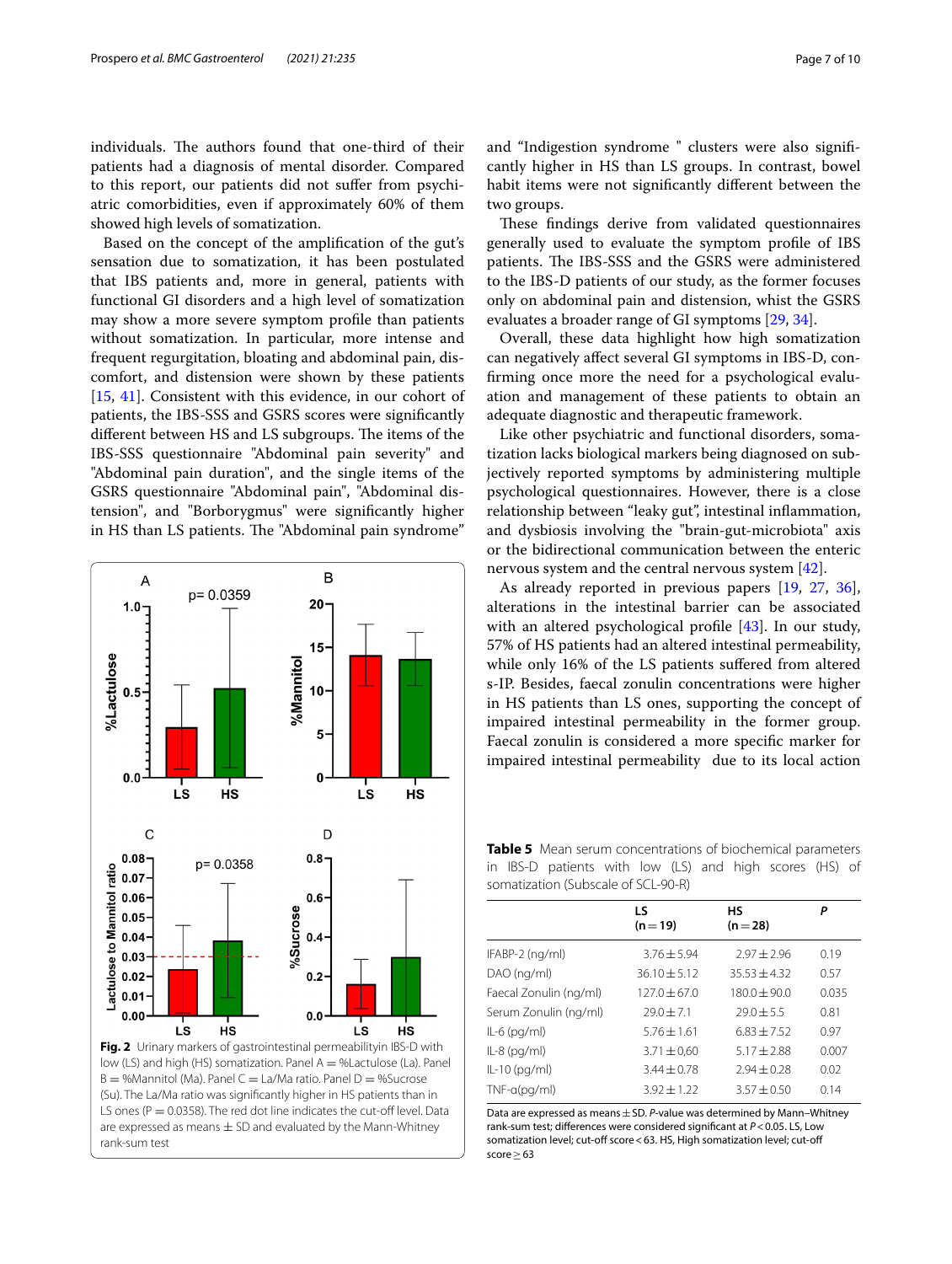at the intestinal level in the case of a weakened intestinal barrier compared to serum zonulin [[44](#page-9-9)].

Data in the literature have shown that patients with major depression show increased expression of proinfammatory cytokines and their receptors and increased concentrations of acute-phase markers, chemokines, and soluble adhesion molecules in peripheral blood and cerebrospinal fuid [[45\]](#page-9-10). Peripheral blood gene expression profles revealed overexpression of IL-6-induced signalling pathways, IL-8, and interferon [[46](#page-9-11)]. Although many questions remain, the "minimal infammation" induced by hyperpermeability seems to be an interesting explanation of the pathophysiological background of IBS. In previous work by our group [\[47\]](#page-9-12), higher plasma levels of IL-6, IL-8, resistin, and adiponectin were shown in IBS-D patients compared to controls, supporting the hypothesis of an infammatory component in this functional GI disorder. Conversely, in the present paper, IBS-D patients with high somatization showed a signifcant increase in IL-8 and a parallel decrease in IL-10 concentrations [\[48](#page-9-13)]. IL-8 and the related cytokines are reported to be high in several tissues in the case of diferent pathological conditions (e.g., infection, infammation, ischemia, trauma) and are thought to be able to induce a local neutrophil accumulation [[49\]](#page-9-14).

On the contrary, IL-10 is considered a potent negative feedback regulator that induces resolution of infammation via autocrine and paracrine mechanisms  $[50]$  $[50]$ . The reduced levels of IL-10 expressed in IBS-D patients with HS are consistent with these properties.

In support of the alterations in the intestinal barrier of HS patients, also LPS concentrations were signifcantly higher in these patients than in LS ones. LPS is a surface molecule of many gram-negative bacteria, and high circulating levels suggest bacterial translocation [\[19](#page-8-18)]. Psychological disorders such as anxiety and depression appear to be associated with impaired intestinal permeability and dysbiosis with LPS-secreting bacteria in the plasma  $[19]$  $[19]$ . This hypothesis has recently been confirmed by a correlation between markers of increased intestinal permeability (zonulin and I-FABP), dysbiosis, and increased LPS concentrations in subjects with depression/anxiety compared to controls. These results highlight that evaluating the state of health of the gut can be considered a new target for diagnosing and managing mental health, even in patients not sufering from GI disorders [\[19](#page-8-18)].

Much attention has recently been paid to non-invasive methods for evaluating dysbiosis in the gut. The small intestine's bacterial proliferation has already been associated with the IBS-D subtype and is considered responsible for the onset of IBS symptoms. In our study, urinary indole concentrations, a marker of fermentative dysbiosis [[51–](#page-9-16)[53\]](#page-9-17), were higher in patients with HS than LS ones, thus confrming the intestinal bacterial microbiota's alterations in IBS-D [\[54\]](#page-9-18). Further evidence of the central involvement in intestinal bacteria derives from probiotics in IBS management, as in the case of Bifdobacterium longum NCC3001 able to improve the IBS patient's QoL while reducing the depression levels [\[55\]](#page-9-19).

The present research has some weaknesses. First, the cohort of patients was too small to draw frm conclusions. However, based on present and other data in the literature, it seems conceivable that high somatization levels are tightly connected with alterations in the intestinal barrier and can determine massive efects on GI symptoms of IBS-D patients. Secondly, the infammation markers were not evaluated in intestinal biopsies. Thus, we could not obtain complete information about the actual intestinal processes occurring at a mucosal level. Lastly, dysbiosis was investigated utilizing an indirect analysis instead of more robust and efficient methods such as evaluating sequences of bacterial 16S rRNA gene or its components that could have provided more detailed information on the positive efects of the diet.

# **Conclusions**

In conclusion, the identifcation of IBS should not be limited to Rome criteria but must be completed by the psychological profle.

Our HS patients showed a high symptoms profle and pathophysiological and biochemical modifcations suggestive of altered intestinal barrier function and integrity, such as increased s-IP, infammation, and intestinal fermentative dysbiosis. Therefore, IBS must be considered a multidimensional condition, needing in-depth and complete clinical, psychological, and biochemical evaluation.

#### **Abbreviations**

BMI: Body mass index; DAO: Diamine oxidase; EDTA: Ethylen-diamine-tetraacetic; EMA: Anti-endomysium; GI: Gastrointestinal; GSI: Global score index; GSRS: Gastrointestinal Symptom Rating Scale; HC: Healthy controls; HS: High somatization; IBD: Infammatory bowel disease; IBS: Irritable bowel syndrome; IBS-C: IBS with prevalent constipation; IBS-D: IBS with prevalent diarrhoea; IBS-M: Alternate/mixed IBS; IBS-SSS: IBS Severity Scoring System; IBS-U: Unclassifed IBS; I-FABP: Intestinal fatty-acid binding protein; IL: Interleukins; La: Lactulose; LPS: Lipopolysaccharide; LS: Low somatization; Ma: Mannitol; SCL-90-R: Symptom Check list-90-Revised; S-IP: Small intestinal permeability; SSD: Somatic symptom disorder; SSRIs: Selective serotonin reuptake inhibitors; Su: Sucrose; TNF: Tumour necrosis factor; tTG: Tissue transglutaminase.

#### **Acknowledgements**

Not applicable.

#### **Authors' contributions**

Conceptualisation, F.R., G.R.; methodology, L.P., B.D., M.M.; formal analysis, L.P., F.R.; investigation, L.P., A.O., M.L.; data curation, B.D., M.L., M.M.; writing—original draft preparation, G.R., F.R. L.P.; nurse activities M.D.M.; writing—review and editing, F.R., G.R.; supervision, F.R.; project administration, F.R. All authors have read and approved the fnal manuscript."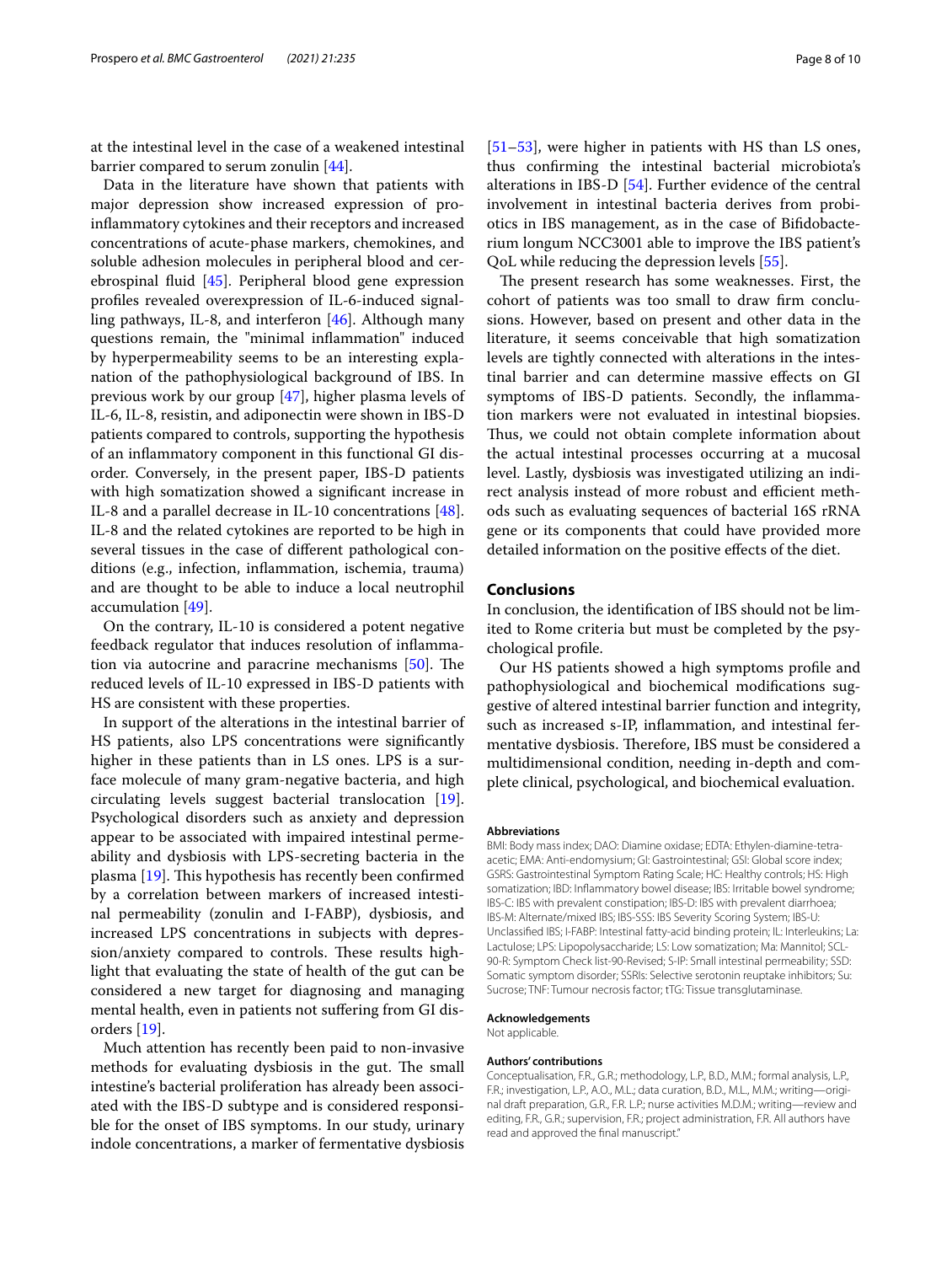# **Funding**

Project supported by Italian Ministry of Health RC 2020–2021, Prog. N° 16 (D.D.G. n. 700/2020).

#### **Availability of data and materials**

The datasets used and/or analysed during the current study are available from the corresponding author on reasonable request.

# **Declarations**

# **Ethics approval and consent to participate**

Informed consent was obtained from all individual participants in the study. All procedures performed in studies involving human participants were in accordance with the ethical standards of the local Scientifc Committee and the Institutional Ethics Committees of IRCCS Ospedale Oncologico – Istituto Tumori Giovanni Paolo II, Bari, Italy, prot. N. 274/C.E., date December 12, 2017, and it was a part of registered research on clinicaltrials.gov ([https://clinicaltr](https://clinicaltrials.gov/ct2/show/NCT03423069) [ials.gov/ct2/show/NCT03423069](https://clinicaltrials.gov/ct2/show/NCT03423069)). The research project has been performed in accordance with the ethical standards as laid down in the 1964 Declaration of Helsinki and its later amendments or comparable ethics.

#### **Consent for publication**

Not applicable.

#### **Competing interests**

The authors declare that they have no competing interests.

#### **Author details**

<sup>1</sup> Laboratory of Nutritional Pathophysiology, National Institute of Gastroenterology "S. de Bellis" Research Hospital, Via Turi 27, 70013 Castellana Grotte, BA, Italy.<sup>2</sup> Scientific Direction, National Institute of Gastroenterology "S. de Bellis" Research Hospital, 70013 Castellana Grotte, BA, Italy.

# Received: 19 February 2021 Accepted: 12 May 2021

#### **References**

- <span id="page-8-0"></span>1. Mearin F, Lacy BE, Chang L, et al. Bowel disorders. Gastroenterology. 2016;150:1393–407.
- <span id="page-8-1"></span>2. Lydiard RB, Falsetti SA. Experience with anxiety and depression treatment studies: implications for designing irritable bowel syndrome clinical trials. Am J Med. 1999;107:65S-73S.
- <span id="page-8-2"></span>3. Johannes P, Fournier C, Durdevic M, et al. A microbial signature of psychological distress in irritable bowel syndrome. Psychosom Med. 2018;80:698–709.
- <span id="page-8-3"></span>Barsky AJ, Borus JF. Functional somatic syndromes. Ann Intern Med. 1999;130:910–21.
- <span id="page-8-4"></span>5. Clouse RE, Lustman PJ. Use of psychopharmacological agents for functional gastrointestinal disorders. Gut. 2005;54:1332–41.
- <span id="page-8-5"></span>6. Lipowski ZJ. Somatization: the concept and its clinical application. Am J Psychiatry. 1988;145:1358–68.
- <span id="page-8-6"></span>7. Williams AE, Czyzewski DI, Self MM, Shulman RJ. Are child anxiety and somatization associated with pain in pain-related functional gastrointestinal disorders? J Health Psychol. 2015;20:369–79.
- <span id="page-8-7"></span>8. Hausteiner-Wiehle C, Henningsen P. Irritable bowel syndrome: relations with functional, mental, and somatoform disorders. World J Gastroenterol. 2014;20:6024–30.
- <span id="page-8-8"></span>9. Heinrich TW. Medically unexplained symptoms and the concept of somatization. WMJ. 2004;103:83–7.
- <span id="page-8-9"></span>10. Ketterer MW, Buckholtz CD. Somatization disorder. J Am Osteopath Assoc. 1989;89(489–90):495–9.
- <span id="page-8-10"></span>11. American Psychiatric Association. Diagnostic and statistical manual of mental disorders. 5th ed. Washington: APA; 2013.
- <span id="page-8-11"></span>12. North CS, Hong BA, Alpers DH. Relationship of functional gastrointestinal disorders and psychiatric disorders: implications for treatment. World J Gastroenterol. 2007;13:2020–7.
- <span id="page-8-12"></span>13. North CS, Downs D, Clouse RE, et al. The presentation of irritable bowel syndrome in the context of somatization disorder. Clin Gastroenterol Hepatol. 2004;2:787–95.
- <span id="page-8-13"></span>14. Miller AR, North CS, Clouse RE, Wetzel RD, Spitznagel EL, Alpers DH. The association of irritable bowel syndrome and somatization disorder. Ann Clin Psychiatry. 2001;13:25–30.
- <span id="page-8-14"></span>15. Arsiè E, Coletta M, Cesana BM, Basilisco G. Symptom-association probability between meal ingestion and abdominal pain in patients with irritable bowel syndrome. Does somatization play a role? Neurogastroenterol Motil. 2015;27:416–22.
- <span id="page-8-15"></span>16. Hollier JM, Van Tilburg MAL, Liu Y, et al. Multiple psychological factors predict abdominal pain severity in children with irritable bowel syndrome. Neurogastroenterol Motil. 2019;31:e13509.
- <span id="page-8-16"></span>17. Wells JM, Brummer RJ, Derrien M, et al. Homeostasis of the gut barrier and potential biomarkers. Am J Physiol Gastrointest Liver Physiol. 2017;312:G171–93.
- <span id="page-8-17"></span>18. Khan I, Ullah N, Zha L, et al. Alteration of gut microbiota in infammatory bowel disease (IBD): cause or consequence? IBD treatment targeting the gut microbiome. Pathogens. 2019;8:126–9.
- <span id="page-8-18"></span>19. Stevens BR, Goel R, Seungbum K, et al. Increased human intestinal barrier permeability plasma biomarkers zonulin and FABP2 correlated with plasma LPS and altered gut microbiome in anxiety or depression. Gut. 2018;67:1555–7.
- <span id="page-8-19"></span>20. Dunlop SP, Coleman NS, Blackshaw E, et al. Abnormalities of 5-hydroxytryptamine metabolism in irritable bowel syndrome. Clin Gastroenterol Hepatol. 2005;3:349–57.
- <span id="page-8-20"></span>21. Wang P, Chen F, Du C, et al. Increased production of BDNF in colonic epithelial cells induced by fecal supernatants from diarrheic IBS patients. Sci Rep. 2015;5:10121.
- <span id="page-8-21"></span>22. Liebregts T, Adam B, Bredack C, et al. Immune activation in patients with irritable bowel syndrome. Gastroenterology. 2007;132:913–20.
- 23. Konturek PC, Konturek K, Brzozowski T, et al. Participation of the intestinal microbiota in the mechanism of benefcial efect of treatment with symbiotic Syngut on experimental colitis under stress conditions. J Physiol Pharmacol. 2020;71:329–43.
- <span id="page-8-22"></span>24. Bashier Eltayeb L, Shams D, Babikr N, Madani M, Abdelghani S, Ali WH. Serum levels of interferon gamma INF-γ and interleukin 10 Il-10: an immunological aspect among irritable bowel syndrome patients. Pak J Biol Sci. 2020;23:898–903.
- <span id="page-8-23"></span>25. Chang L, Sundaresh S, Elliott J, et al. Dysregulation of the hypothalamicpituitary-adrenal (HPA) axis in irritable bowel syndrome. Neurogastroenterol Motil. 2009;21:149–59.
- <span id="page-8-24"></span>26. Eriksson EM, Andrén KI, Eriksson HT, Kurlberg GK. Irritable bowel syndrome subtypes difer in body awareness, psychological symptoms and biochemical stress markers. World J Gastroenterol. 2008;14:4889–96.
- <span id="page-8-25"></span>27. Linsalata M, Riezzo G, D'Attoma B, Clemente C, Orlando A, Russo F. Noninvasive biomarkers of gut barrier function identify two subtypes of patients sufering from diarrhoea predominant-IBS: a case-control study. BMC Gastroenterol. 2018;18:167.
- <span id="page-8-26"></span>28. Schmulson M, Lee OY, Chang L, Naliboff B, Mayer EA. Symptom differences in moderate to severe IBS patients based on predominant bowel habit. Am J Gastroenterol. 1999;94:2929–35.
- <span id="page-8-27"></span>29. Kulich KR, Madisch A, Pacini F, et al. Reliability and validity of the Gastrointestinal Symptom Rating Scale (GSRS) and Quality of Life in Refux and Dyspepsia (QOLRAD) questionnaire in dyspepsia: a six-country study. Health Qual Life Outcomes. 2008;6:12.
- <span id="page-8-28"></span>30. Verdu EF, Armstrong D, Murray JA. Between celiac disease and irritable bowel syndrome: the "no man's land" of gluten sensitivity. Am J Gastroenterol. 2009;104:1587–94.
- <span id="page-8-29"></span>31. Derogatis LR, Lipman RS, Covi L. SCL-90: an outpatient psychiatric rating scale-preliminary report. Psychopharmacol Bull. 1973;9:13–28.
- <span id="page-8-30"></span>32. Hildenbrand AK, Nicholls EG, Aggarwall R, Brody-Bizar E, Daly BP. Symptom Checklist-90-Revised (SCL-90-R). In: Cautin RL, Lilienfeld SO, editors. The encyclopedia of clinical psychology. 1st ed. Chichester: Wiley; 2015. p. 1–5.
- <span id="page-8-31"></span>33. Jensen HH, Mortensen EL, Lotz M. Scl-90-R symptom profles and outcome of short-term psychodynamic group therapy. ISRN Psychiatry. 2013;2013:540134.
- <span id="page-8-32"></span>34. Francis CY, Morris J, Whorwell PJ. The irritable bowel severity scoring system: a simple method of monitoring irritable bowel syndrome and its progress. Aliment Pharmacol Ther. 1997;11:395–402.